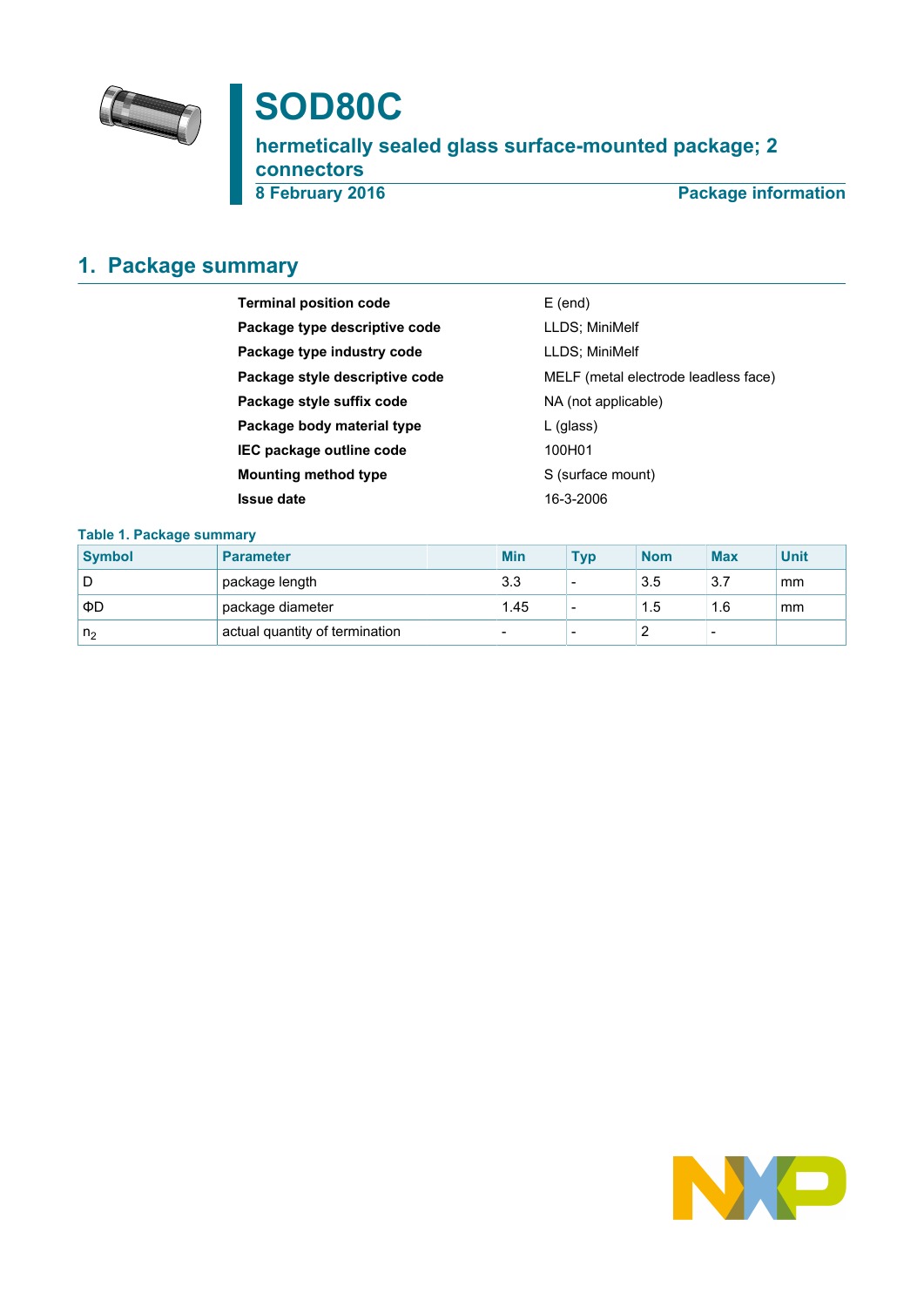# <span id="page-1-0"></span>**2. Package outline**





# <span id="page-1-1"></span>**3. Soldering**

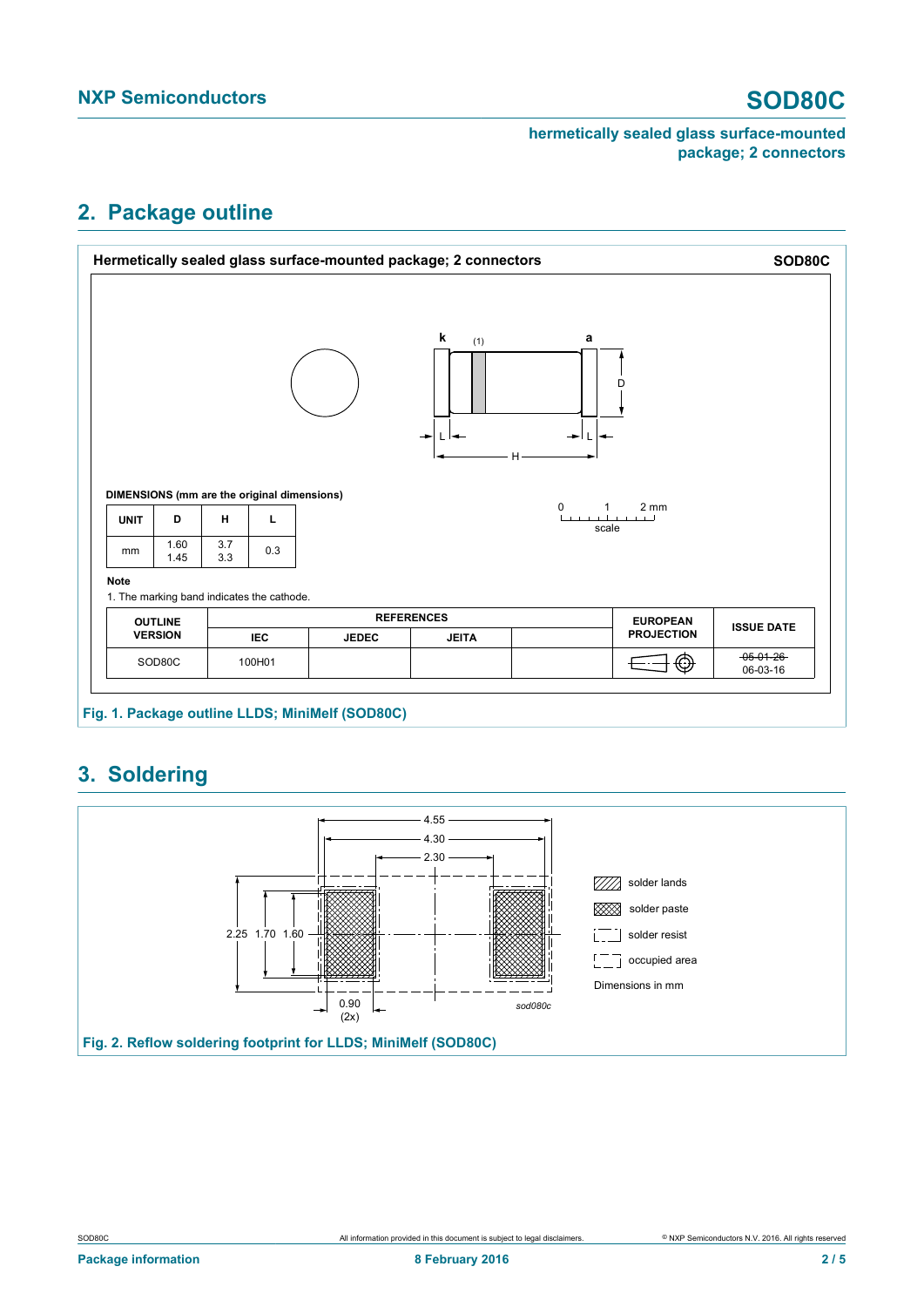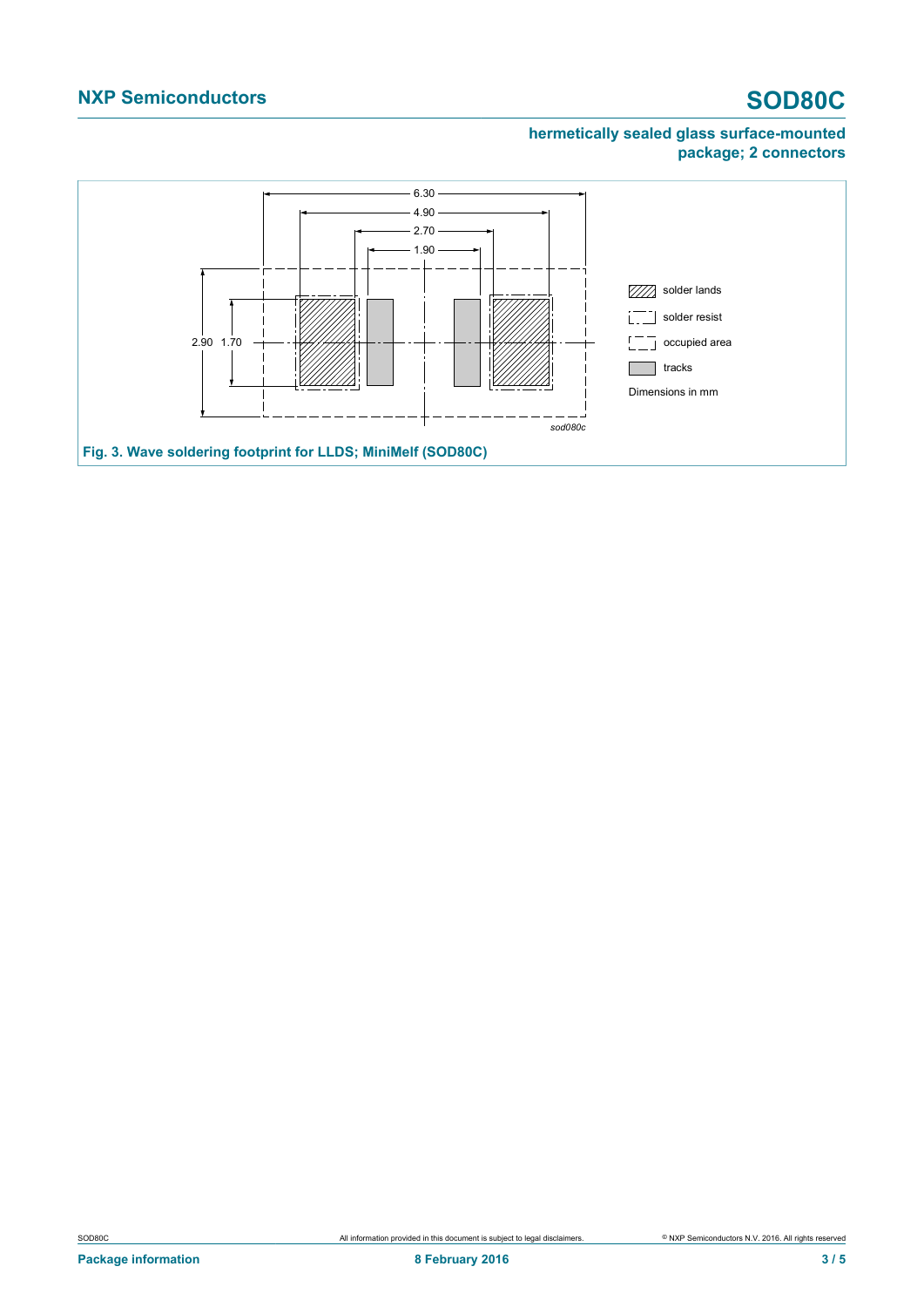## <span id="page-3-0"></span>**4. Legal information**

#### **Disclaimers**

**Limited warranty and liability** — Information in this document is believed to be accurate and reliable. However, NXP Semiconductors does not give any representations or warranties, expressed or implied, as to the accuracy or completeness of such information and shall have no liability for the consequences of use of such information. NXP Semiconductors takes no responsibility for the content in this document if provided by an information source outside of NXP Semiconductors.

In no event shall NXP Semiconductors be liable for any indirect, incidental, punitive, special or consequential damages (including - without limitation lost profits, lost savings, business interruption, costs related to the removal or replacement of any products or rework charges) whether or not such damages are based on tort (including negligence), warranty, breach of contract or any other legal theory.

Notwithstanding any damages that customer might incur for any reason whatsoever, NXP Semiconductors' aggregate and cumulative liability towards customer for the products described herein shall be limited in accordance with the *Terms and conditions of commercial sale* of NXP Semiconductors.

**Right to make changes** — NXP Semiconductors reserves the right to make changes to information published in this document, including without limitation specifications and product descriptions, at any time and without notice. This document supersedes and replaces all information supplied prior to the publication hereof.